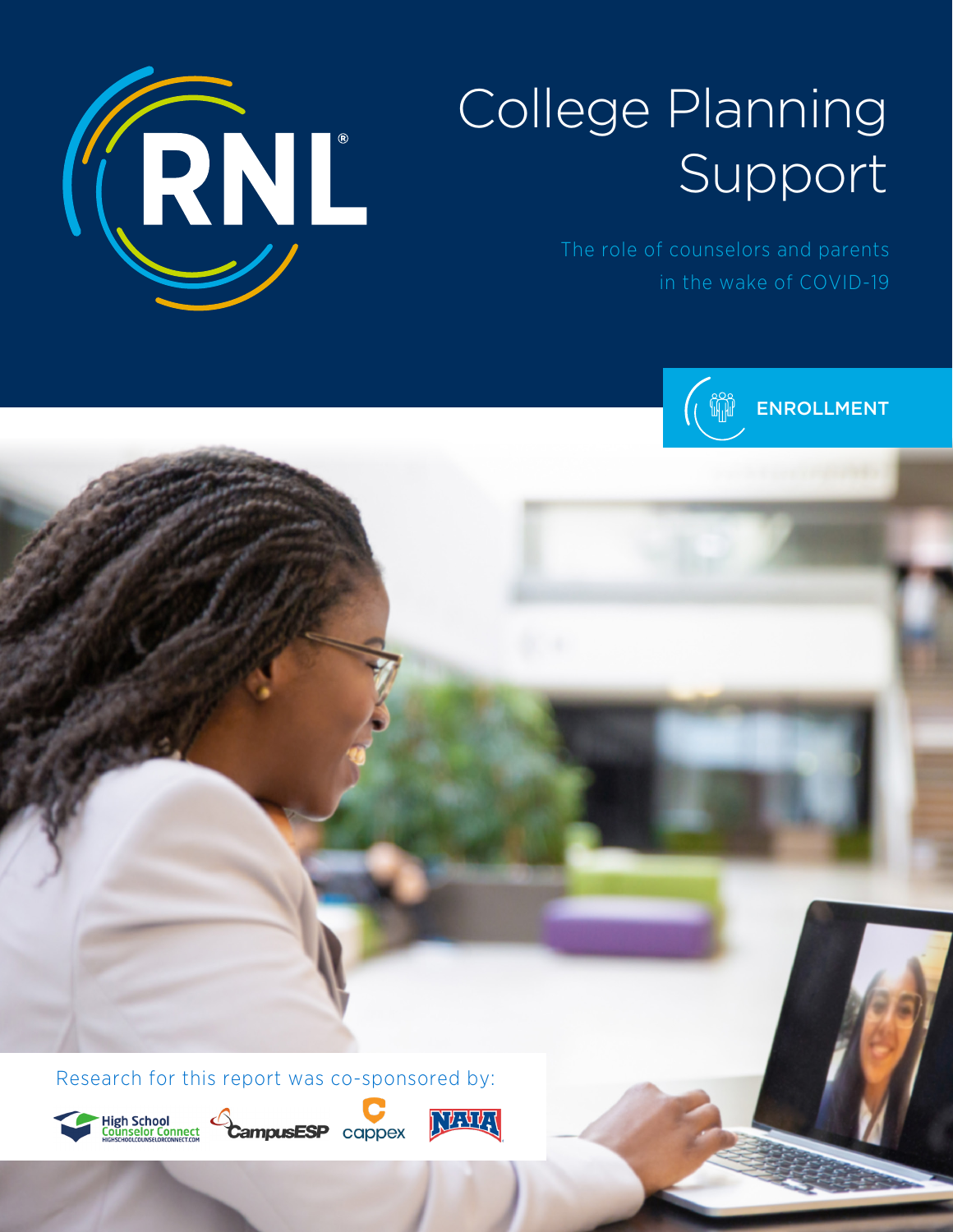

What resources do students rely on when they learn about college costs and financing? Nearly all of them list college websites and communications as the first source of information in their college planning. They then list parents and high school counselors as their next most important sources of knowledge. (RNL, 2018).

This paper will look at the ways high school counselors and parents provide support and information to students, and how COVID-19 has impacted their perceptions and behavior. This information will highlight better ways for colleges and universities to communicate with these two essential support groups.

# High school counselors

MORE THAN

RNL surveys show that more than 80 percent of high school students count on their high school counselors for help in researching colleges (RNL, 2018), and that they play a significant role in helping students, and their parents, navigate the college admissions process. College counseling, balanced with numerous other responsibilities such as academic advising, personal and mental health counseling, and facilitating access to educational support services, has become even more challenging because of the COVID-19 pandemic.



Seniors in high school are particularly dependent on counselors, and what might normally be a stressful final year of high school is all the more so with missing key milestones—that final game or performance, prom, and graduation. Students are also concerned with how they will continue to learn, earn grades or AP credit, and for many the continuation of their educational journey into the next phase of college.

High school counselors are adapting by using digital tools to stay connected with their students, though one key challenge in many districts is the lack of reliable internet access for students at home. Additionally, without the ability to note nonverbal language, tone, or appearance, virtual interaction poses additional challenges compared to face-to-face meetings with students. Counselors often gain meaningful insight through casual conversations in the hallways during the school day, which is lost in the online setting. However, for the moment making phone calls, joining Zoom meetings, and sending email have taken the place of one-on-one interactions in person.

As high school counselors adjust to their new routine, they have also had to adapt how to advise students in the college search process. They are trying to stay up-to-date with the numerous changes colleges are making with the admissions process—from virtual visits and tours to waiving testing requirements or pushing back deposit deadlines.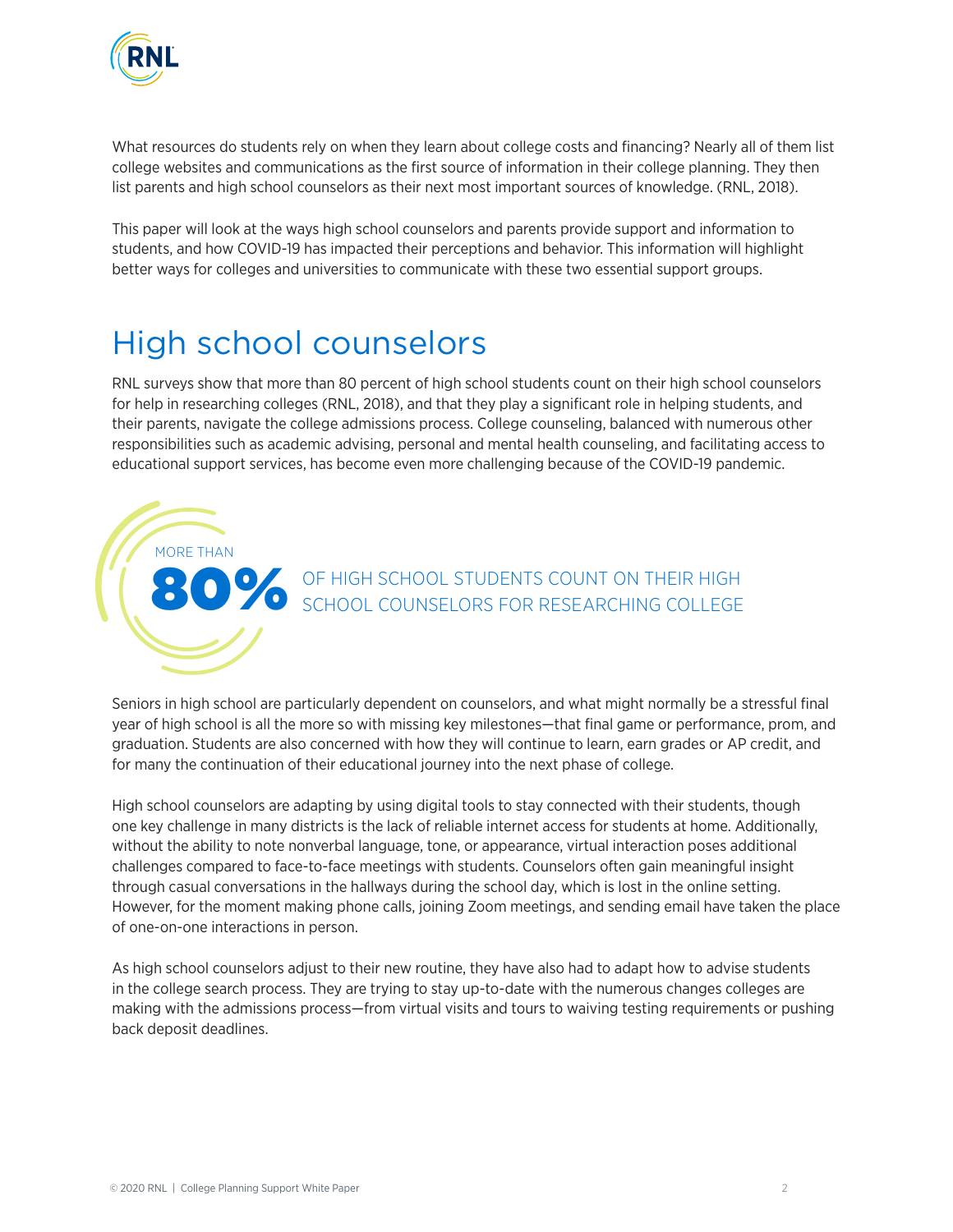

# How can institutions help high school counselors support their students right now?

**COUNSELORS NEED HONEST, TRANSPARENT, AND TIMELY COMMUNICATIONS.** Counselors prefer information they can share easily with students and parents via email, so craft messages that connect them with up to date, centralized COVID-19 information on your website (RNL & High School Counselor Connect, 2020). They are looking for process updates and next steps for students, so information shared in checklist form can be particularly helpful. While many counselors use the NACAC website as their primary resource, campuses should consider offering dedicated webpages to help counselors—both professionally and with their students' future college plans. (See American University's Center for Postsecondary Readiness and Success as one model.)

**BE FLEXIBLE, REDUCE BARRIERS, AND COMMUNICATE OPTIONS IN A PERSONAL WAY.** Counselors want to learn about changes to admissions criteria, campus visits, deadlines, financial aid, online learning, and your institutional plan for the upcoming academic year. Review student communication plans for the next three to six months and adjust your messaging accordingly. Processes that in previous years were a standard next step, such as requesting a final high school transcript, may no longer be straightforward. School staff are also working remotely, so there may be significant delays. Additionally, schools may not yet know what transcripts will look like for students graduating this spring.



Counselors want to learn about changes to admissions criteria, campus visits, deadlines, financial aid, online learning, and your institutional plan for the upcoming academic year.

**COMMUNICATE WITH PARENTS.** According to our research (RNL, CampusESP, Cappex, & NAIA, 2020), 75 percent of parents of high school juniors and seniors have been affected personally or financially by COVID-19. Parents are concerned and need reassurance. They want to know that you are planning ahead and working compassionately with families. Knowing that they are not alone and are being provided with the most up-to-date information will build trust with your campus.



**15 SPARENTS OF HIGH SCHOOL JUNIORS AND SENIORS HAVE BEEN AFFECTED PERSONALLY OR FINANCIALLY BY COVID-19**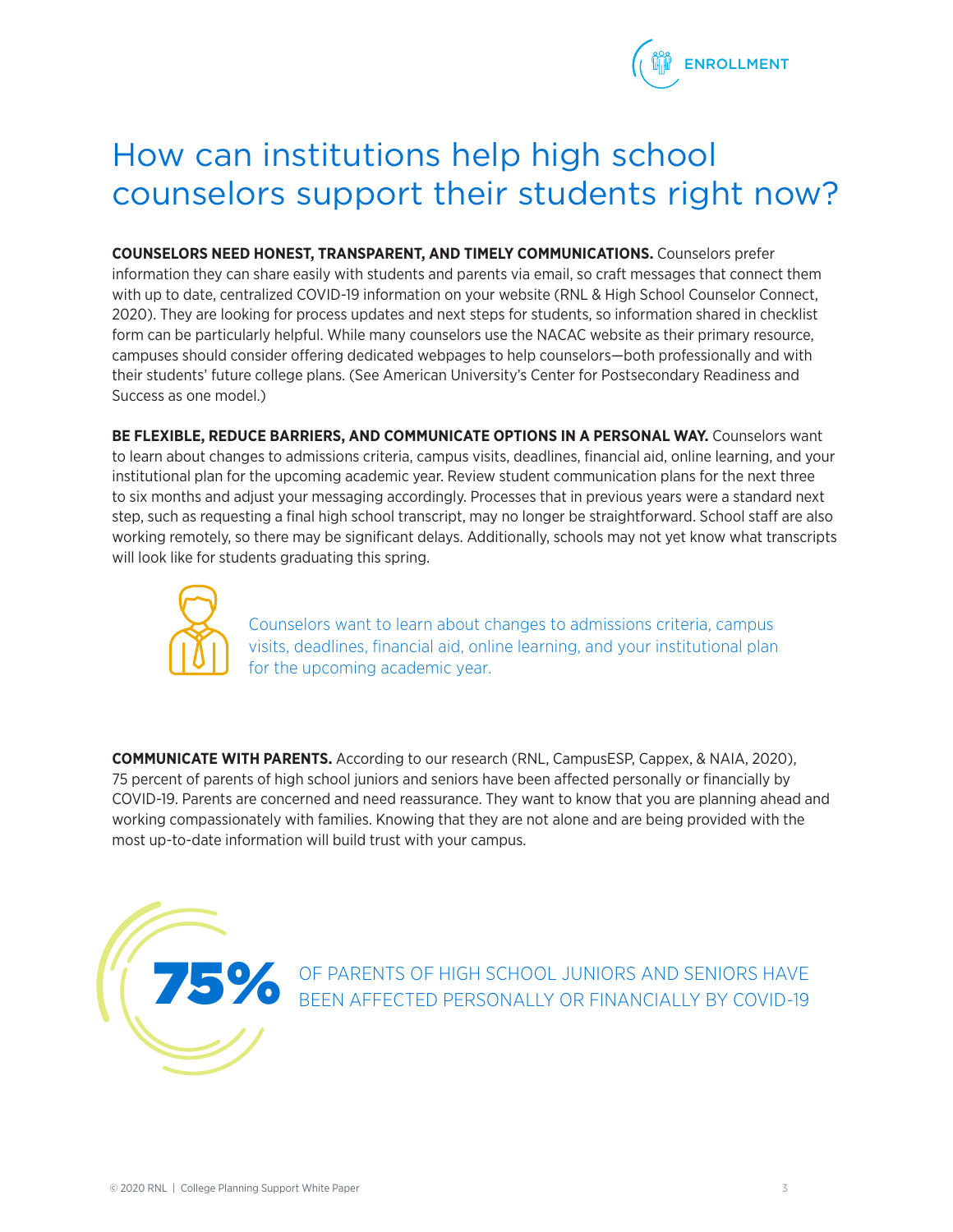

**INVITE PARENTS OF CURRENT STUDENTS TO ASSIST YOU IN AN OUTREACH CAMPAIGN.** Authentic communication from a trusted source, like another parent, helps to reaffirm your relationship and alleviate concerns.

#### **NEVER UNDERESTIMATE THE INFLUENCE OF WORD-OF-MOUTH MESSAGING—POSITIVE OR NEGATIVE.**

Current students are expressing concern over issues such as remote learning and campus housing, and how they are being treated is getting back to their peers. The flexibility of your admissions and enrollment processes will have an impact on the confidence students have about their choice in you. Counselors are attentively watching how colleges and universities are responding to this crisis and evaluating how you are working with current and prospective students to inform how they might advise students in the future.

**ADDRESSING VALUE AND DIFFERENTIATION IS CRITICAL RIGHT NOW.** Be clear and specific about unique opportunities and student outcomes. In our podcast with counselors, this point was driven home over and over again (RNL, 2020). It is important to build on the connections you already have with students, parents, and counselors. Remind them why your school is a fit and how it will add value to this particular student. Demonstrate how your institutional mission and values have directed your response to COVID and how you will continue to provide an exceptional experience moving forward.



Read more about our research about high school counselors and COVID-19 at **RuffaloNL.com/Counselors**.

# Parents of high school students

For most high school students, the college choice is a co-purchasing decision. Nearly all parents (99 percent) say they are involved in their students' college planning, with 77 percent being very involved. Ninety-six percent believe higher education is the most important thing their children should do after high school, and even more (98 percent) are dedicated to making sure their children go to college. Parents are involved in most aspects of the college search, and they engage in college planning early, with over half of parents starting the process prior to sophomore year (RNL, CampusESP, & TeenLife, 2019).

# IMPACT OF COVID-19 ON PARENTS



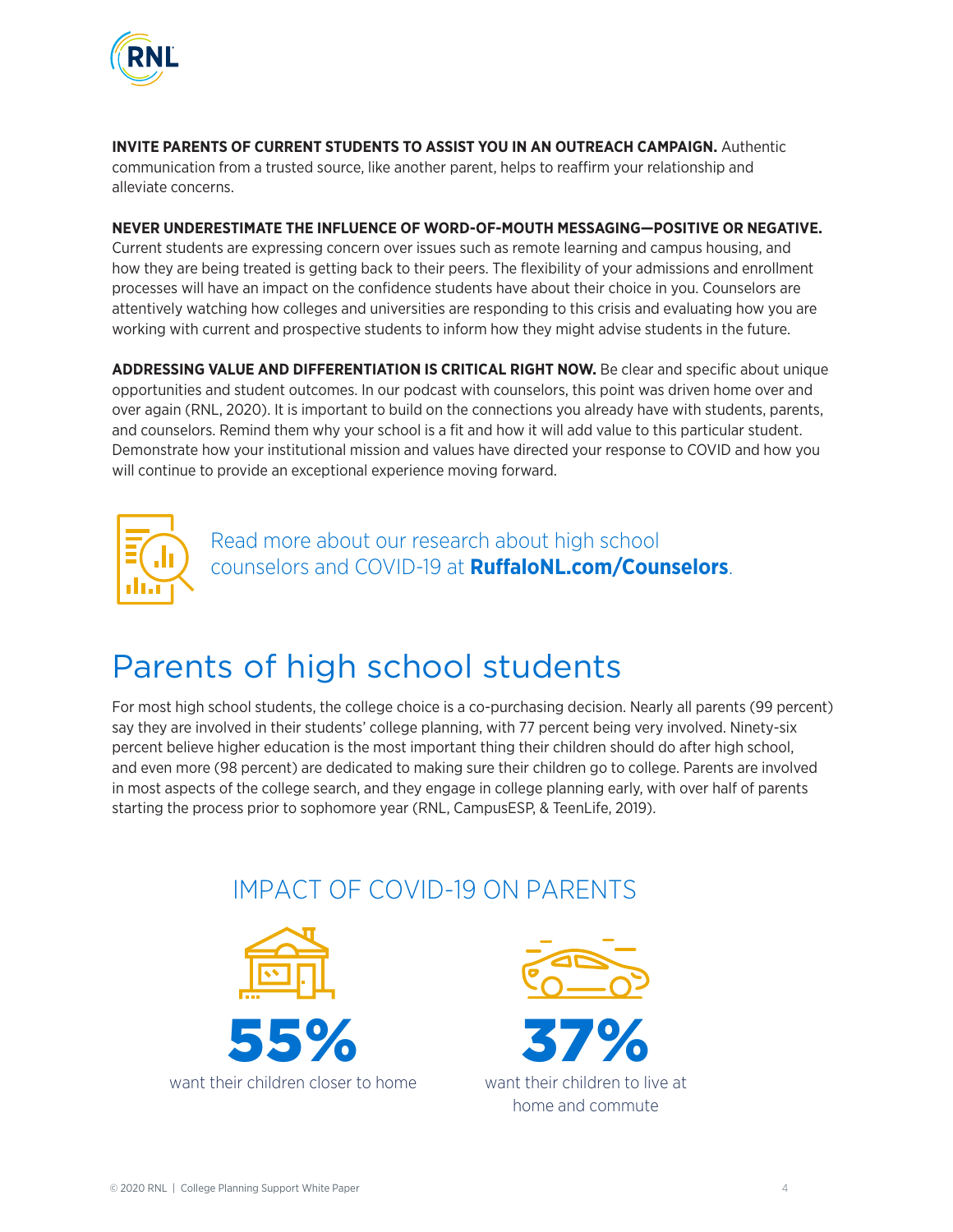

With the current COVID-19 crisis, parents' influence in college planning may even increase as families spend more time together and students interact with other influencers (high school counselors, teachers, and friends) less frequently. There is no doubt that COVID-19 has changed parents' perspectives. In a recent RNL survey, three-fourths of parents said the pandemic had personally or financially impacted them, and just over one-third of senior parents (34 percent) responded that the situation impacted their student's college decision. Parents expressed greater levels of concern for their ability to pay for college, the health of their children, a college's ability to handle emergency situations, and safety generally. Over half of parents (55 percent) were more likely to want their children to enroll closer to home, with over one-third (37 percent) more likely to want their children to live at home and commute (RNL, CampusESP, Cappex, & NAIA, 2020).

While we are quick to focus on current high school seniors, as the pandemic continues, there is an increasing number of implications for high school juniors, sophomores, and their parents. We all hope for some return to business as usual, but that reality may be months away. Many students will likely proceed with their college planning, and institutions must be prepared to meet the evolving needs of students and their parents as they navigate that process.

## How can institutions engage parents right now?

**COMMUNICATE DIRECTLY WITH PARENTS.** In a 2019 survey, only half (54 percent) of parents reported that they had received communications from colleges directed specifically to them (RNL, CampusESP, & TeenLife, 2019, 2019). This is a missed opportunity. If you do not have a multichannel parent communication flow, make plans to develop one, but don't wait until you have a fully formed plan to start reaching out. Start now.

**ENGAGE PARENTS EARLY AND OFTEN.** Eighty-eight percent of parents say they help their children research specific colleges and universities, and 90 percent say they are involved in helping their children select colleges to consider (RNL, CampusESP, & TeenLife, 2019, 2019). These activities occur early in the admissions cycle. Don't miss an opportunity to influence those conversations.

**ALIGN PARENT MESSAGING WITH WHAT YOU SEND STUDENTS.** Keeping parents informed is important, but do not underestimate the role parents play in nudging their children to respond to your calls to action and to important deadlines.

**MAKE MESSAGING AROUND ACADEMIC PROGRAMS A PRIORITY.** Both parents and students cite the availability of a desired academic program as the top reason to enroll at a college (RNL, 2018; RNL, CampusESP, & TeenLife, 2019, 2019). Incorporate academic program-specific messages into your student and parent communication flows and ask faculty to engage students. Along with current students, faculty members are your best ambassadors, and in these unusual times, a connection with another on-campus "grown-up" in a position of authority brings parents comfort.

**KEEP MESSAGING HONEST BUT FORWARD-LOOKING.** In the current COVID-19 crisis, parents are concerned and need reassurance from institutions. They want to see that colleges are working compassionately with families and that they are not alone. Messaging should be honest and candid but also optimistic and forward-looking.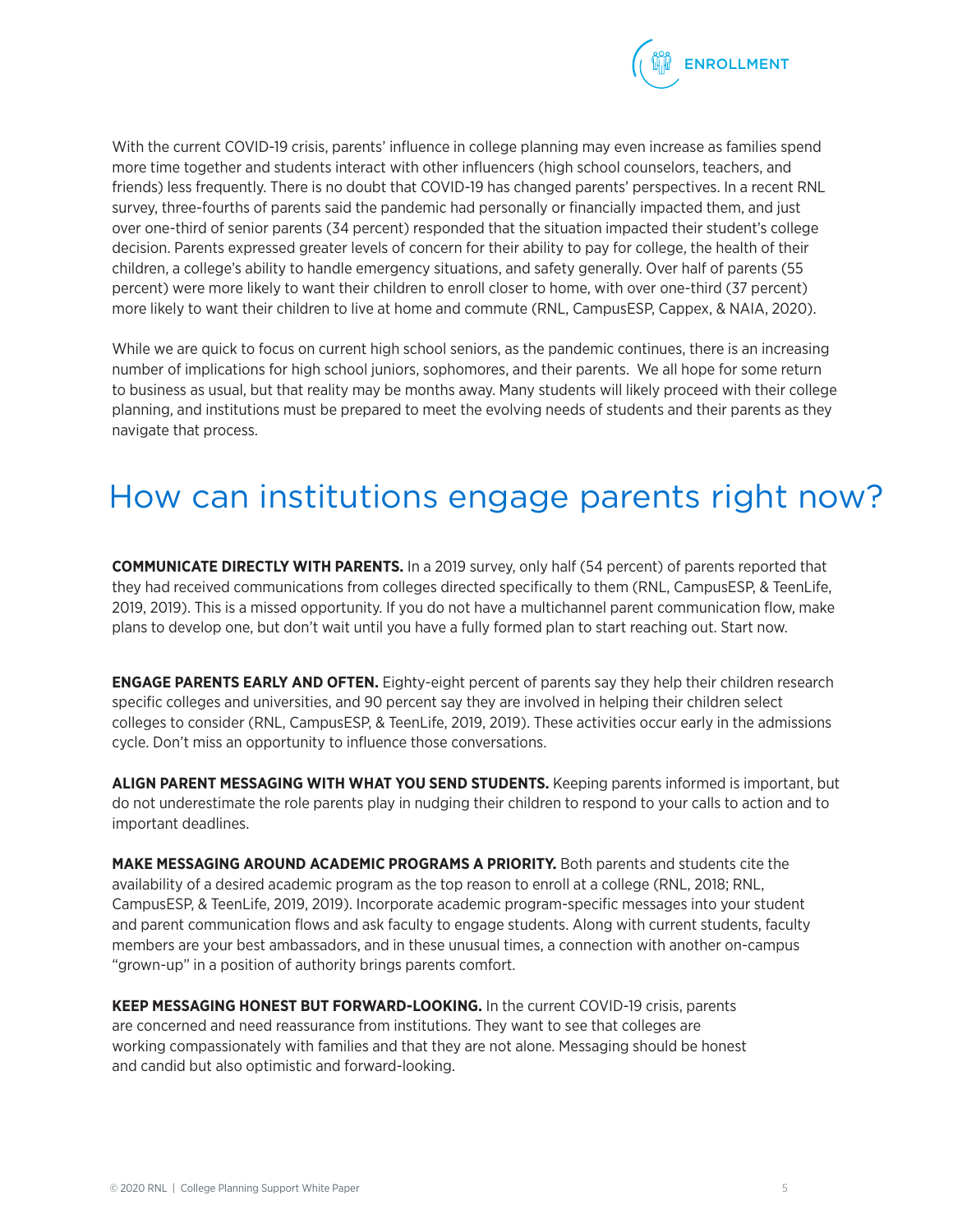

**ADDRESS CONCERNS ABOUT COST EARLY AND OFTEN. PARENTS OF HIGH SCHOOL JUNIORS AND SENIORS ARE EQUALLY CONCERNED ABOUT COLLEGE COST.** Parents of juniors (96 percent) and parents of seniors (91 percent) believe it will be difficult to pay for college; more than half of the parents of juniors think college will cost more because of COVID-19 (RNL, CampusESP, Cappex, & NAIA, 2020). Don't wait until the senior year to begin conversations with parents about scholarships and financial aid. Start those discussions early.



**ASK PARENTS OF CURRENT STUDENTS TO ASSIST YOU IN COMMUNICATION CAMPAIGNS.** Before COVID-19, over half of prospective students' parents (53 percent) indicated that they wanted to hear from the parents of current students (RNL, CampusESP, & TeenLife, 2019). Authentic communication from a trusted source, like a current parent, helps to reaffirm your relationship and alleviate concerns, especially in difficult times.

**CREATE OPPORTUNITIES FOR DIALOGUE AND INVITE PARENTS TO PARTICIPATE.** Increase telephone engagement (students and parents alike are home more often now) and make it easy for students and parents to schedule virtual meetings with admissions counselors, financial aid counselors, and academic advisors. Ask parents what they need to know and what concerns them as the current situation evolves. Use that information to shape your institution's COVID-19 response and modifications to processes and procedures. Equip your staff to address these questions and concerns.

**INVITE PARENTS TO PARTICIPATE IN VIRTUAL EVENTS WITH THEIR CHILDREN.** Most colleges are offering virtual events for students during the COVID crisis, but many are not inviting parents to participate in those events. Slightly fewer than half of parents of juniors (47 percent) and 60 percent of parents of seniors in a recent survey said they did not attend virtual events because they were not invited by the institution (RNL, CampusESP, Cappex, & NAIA, 2020). Parents and especially their teenage children want clarity about who is welcome to participate and how. Be specific in your invitation materials and use inclusive language during the events to make parents feel welcome and to lessen students' anxiety that their parents are interlopers.



**HOST PARENT-SPECIFIC SESSIONS AND/OR DEVELOP PARENT CONTENT FOR VIRTUAL EVENTS.** Many

institutions split up parents and students during on-campus events. Doing the same in virtual environments allows you to speak directly to the questions and concerns of parents.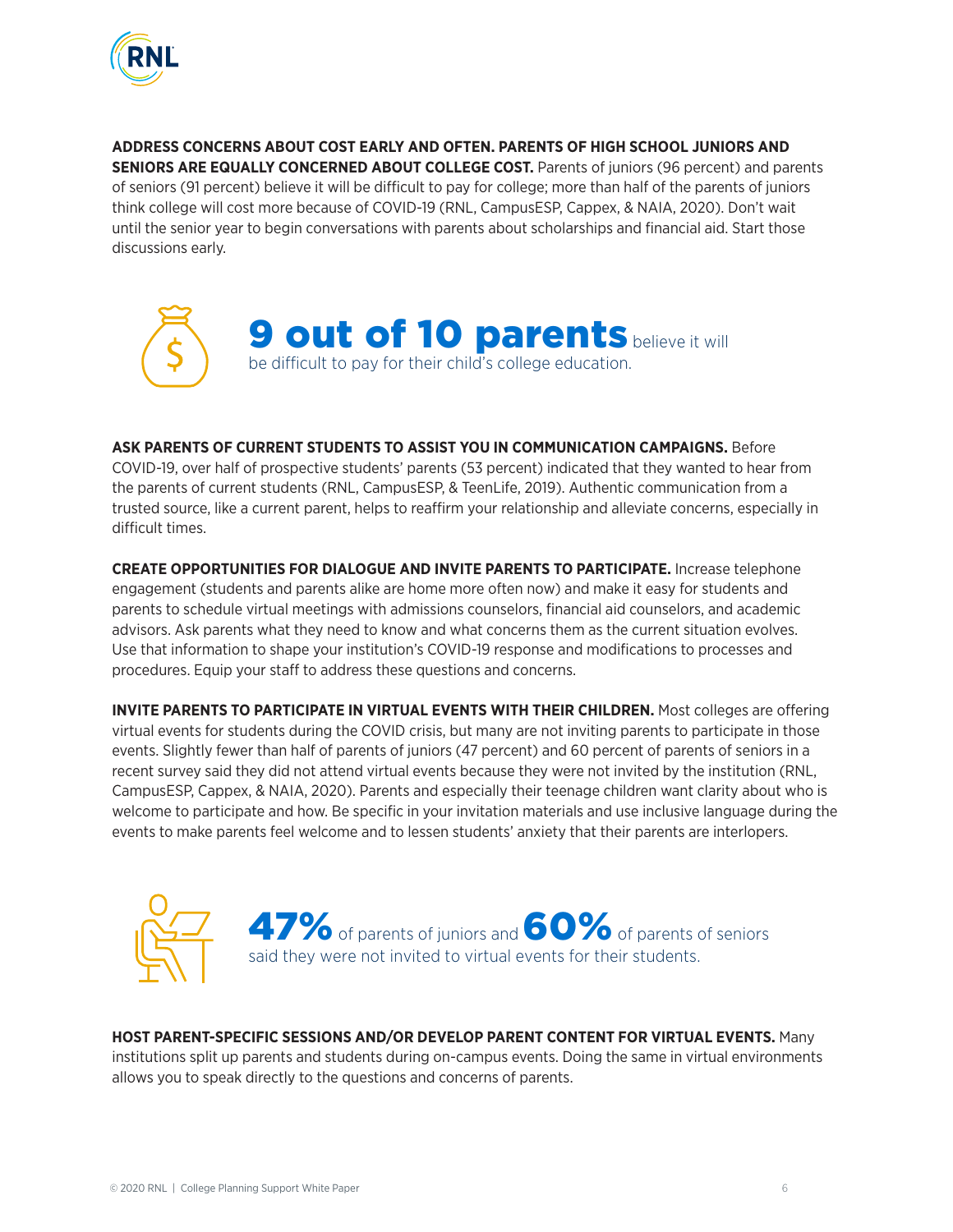

**BE MINDFUL OF PARENTS' ROLE IN THE CAMPUS VISIT.** Nine out of 10 parents note their involvement in scheduling and attending campus visits (RNL, CampusESP, & TeenLife, 2019), and in the wake of COVID-19, 44 percent of senior parents and 63 percent of junior parents are concerned about the inability to visit campus. Nonetheless, if campus visits are available in some form next year, 58 percent of junior parents prefer that their students take a virtual campus tour instead of traveling to campus (RNL, CampusESP, Cappex, & NAIA, 2020). Make sure your virtual campus visit experience considers and addresses the needs of parents as well as their students.

# Student-athletes and the effects of COVID-19

Given the disruption of athletics caused by COVID-19, how has this affected the attitudes and plans of student athletes and their families. RNL, CampusESP, Cappex, and NAIA (2020) examined this issue in their study of parents.

## ACCORDING TO PARENTS, COVID-19 HAS

| <b>JUNIORS</b> |                                                              |            | <b>SENIORS</b> |                                                              |     |
|----------------|--------------------------------------------------------------|------------|----------------|--------------------------------------------------------------|-----|
|                | Changed child's plans to<br>compete in college in the future | 37%        |                | Changed child's plans to<br>compete in college in the future | 20% |
|                | Affected child's athletic<br>opportunities                   | <b>71%</b> |                | Affected child's athletic<br>opportunities                   | 45% |

Nearly two thirds (63 percent) of parents of junior student-athletes responded that COVID-19 had not changed their children's plans to compete in college athletics in the future. However, nearly three-quarters believed COVID-19 had affected their children's athletic opportunities. The majority of athletes have not changed their plans to compete at the college level, and campuses that provide opportunities for interaction and have a strong presence via various channels will have an advantage in recruiting theses student-athletes.

The impact of COVID-19 on athletic opportunity weighed more substantially on the parents of junior athletes across the board. Junior year is when athletes can begin to interact with coaches, and the college coaches scout both high school and external club sports. However, there were significant disruptions for juniors, with 75 percent of spring high school sports cancelled and 70 percent of campus visits cancelled, according to parents. There is also the impact of the cancelation of club team sport and showcases. This potentially can change college plans for athletes or delay the decision process. Juniors that would have become recruited athletes as a result of their junior year performance need to find other opportunities to interact with college coaches and demonstrate their interest and athletic ability. Colleges and universities that create opportunities for interaction and communicating with athletes, while following NACAC and NAIA guidelines, could position an institution to recruit prospective 2021 graduates better.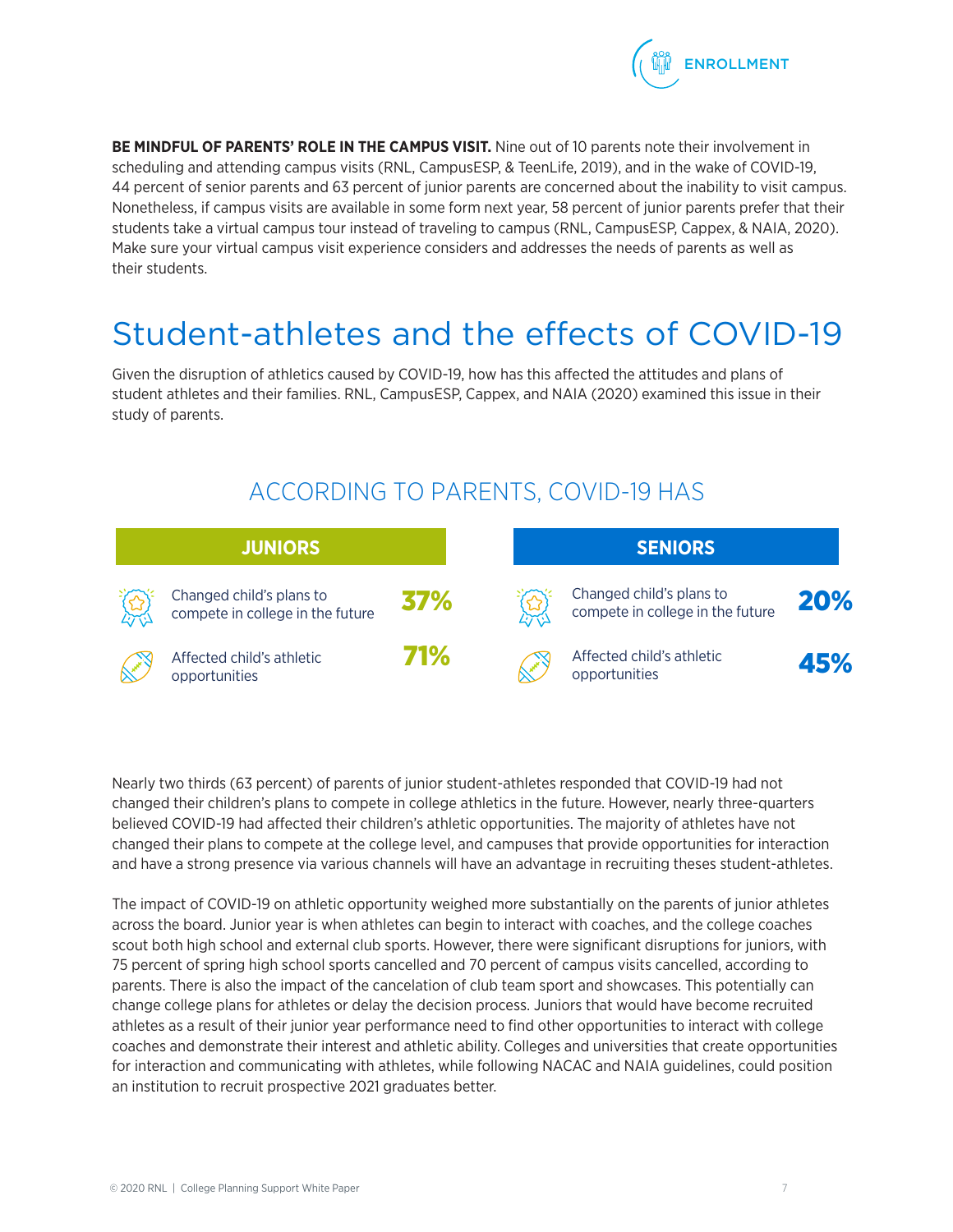

Almost half of all parents of juniors listed the limited ability to connect with college coaches as an impact from COVID-19. Campuses should be looking at new ways to interact with student-athletes and video is the perfect medium to engage high school age students.

Among parents of senior student-athletes, 80 percent responded that COVID-19 had not changed their children's plans to compete in college athletics in the future, although 45 percent thought COVID-19 had affected their children's athletic opportunities. This could be an opportunity to drastically reduce summer melt, engage these families, reach out to them to understand what their plans are, what has (if anything changed) and determine their level of commitment to your athletic program and ultimately your institution. It may be your last chance to engage them and retain them.

#### **SOURCES** THESE ARE ALL AVAILABLE AT RUFFALONL.COM/PAPERS

RNL. (2018). *High school seniors' perceptions of college financing.* Cedar Rapids, Iowa: Ruffalo Noel Levitz.

RNL, CampusESP, & TeenLife. (2019) *Parents' role in college planning*. Cedar Rapids, Iowa: Ruffalo Noel Levitz.

RNL & High School Counselor Connect. (2020). *The impact of COVID-19 on high school counselors and the college search process: A national survey.* Cedar Rapids, Iowa: Ruffalo Noel Levitz.

RNL, CampusESP, Cappex, & NAIA. (2020). *College planning and the perceptions of parents after COVID-19.* Cedar Rapids, Iowa: Ruffalo Noel Levitz.

#### **ENGAGE COUNSELORS, PARENTS, AND STUDENTS THROUGH DIGITAL AND ONLINE COMMUNICATIONS WITH RNL**

RNL can help you increase engagement with students and their key influencers through:

- **Online engagement such as livestreaming and webcasting**
- **Remote campus visits that channel the energy and excitement of an in-person visit**
- **Personalized video that also includes qualifying surveys to assess students' enrollment intentions**
- **Parent engagement to turn parents into enrollment champions**



Schedule a time to talk with our experts at **RuffaloNL.com/DigitalEngagement**